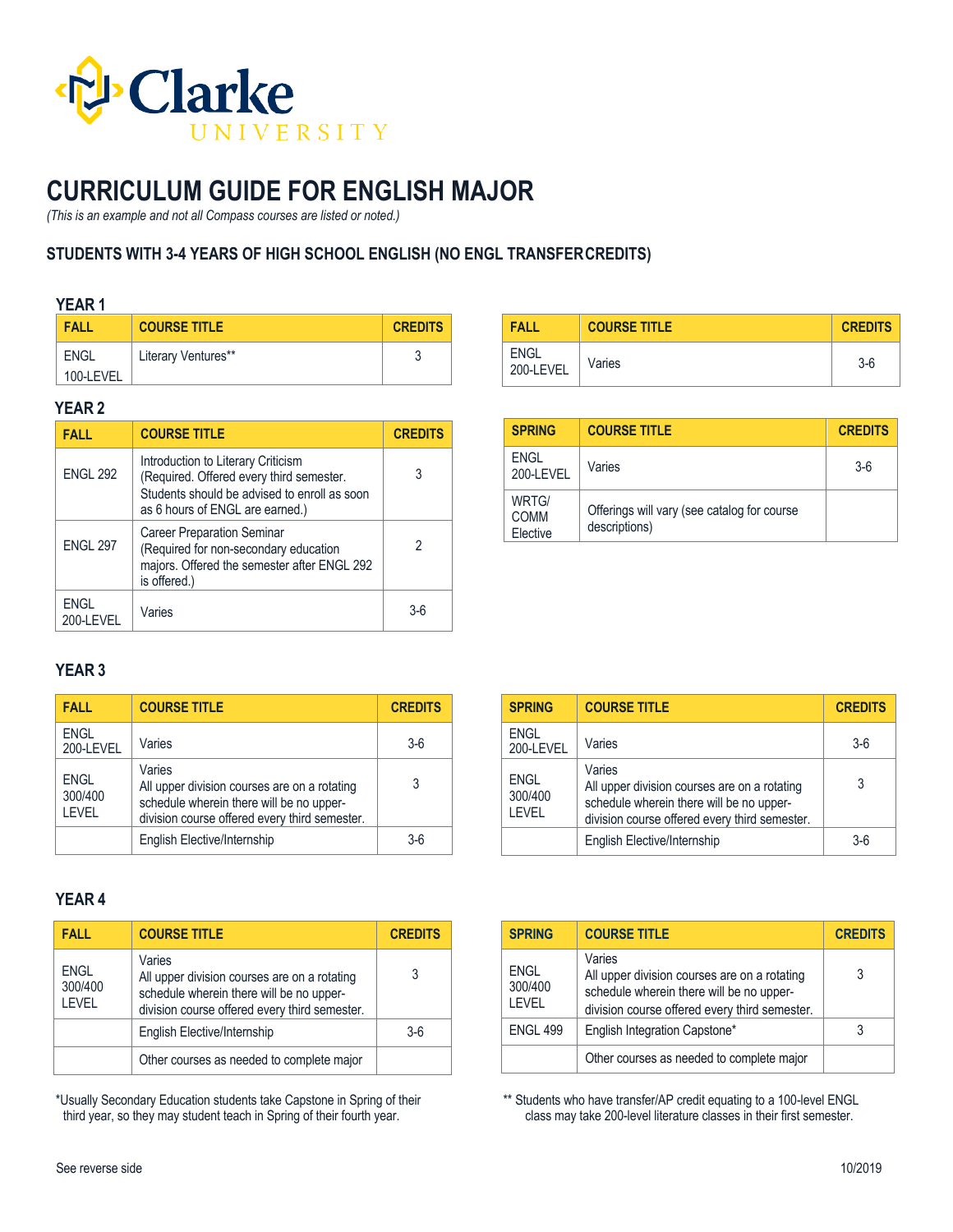# **CURRICULUM GUIDE FOR ENGLISH MAJOR**

*(This is an example. Not all Compass courses are listed or noted.)*



#### **FOR A BACHELOR OF ARTS (BA) DEGREE IN ENGLISH, A STUDENT COMPLETES A SENIOR PERFORMANCE AND 36-38 HOURS IN ENGLISH AND WRITING COURSES, INCLUDING:**

ENGL 121 Literary Ventures or ENGL 125 Critical Mind or ENGL 127 Contemporary Literature ENGL 215 Literary Voices: British Authors ENGL 218 Literary Voices: U.S. Authors ENGL 292 Introduction to Literary Criticism ENGL 297 Careers At least 6 hrs of elective ENGL or WRTG course(s) numbered 200 or above. Note: DRMA 243 is also an elective for the ENGL program. At least 3 hours in writing courses from the following list: · WRTG course offerings at the 200- or300-level · COMM 120 · COMM 130 · COMM 220 · COMM 221 · DMS 213 · DMS 214 1-3 hours of either ENGL or WRTG395 Two 300-level or higher ENGL or WRTG courses (not including 395 and 499)

One 400-level ENGL or WRTG course (not including 499) ENGL 499 English Integration Capstone

Students must earn at least a C- in each ENGL and WRTG course. A maximum of 3 credit hours in ENGL/WRTG 395 may be counted toward the major.

### **FOR A BACHELOR OF ARTS (BA) DEGREE IN ENGLISH WITH CERTIFICATION IN SECONDARY EDUCATION, A STUDENT COMPLETES A SENIOR PERFORMANCE AND 36 HOURS IN ENGLISH AND WRITING COURSES, INCLUDING:**

ENGL 121 Literary Ventures or ENGL 125 Critical Mind or ENGL 127 Contemporary Literature ENGL 215 Literary Voices: British Authors ENGL 218 Literary Voices: U.S. Authors ENGL 230 Global Voices ENGL 292 Introduction to Literary Criticism At least 6 hrs of elective ENGL or WRTG course(s) numbered 200 or above. Note: DRMA 243 is also an elective for the ENGL program. At least 3 hours in writing courses from the following list: · WRTG course offerings at the 200- or 300-level · COMM 120 · COMM 130 · COMM 220 · COMM 221 · DMS 213 · DMS 214 Two 300-level or higher ENGL or WRTG courses (not including 395 and 499) One 400-level ENGL or WRTG course (not including 499) ENGL 499 English Integration Capstone

Students must earn at least a C- in each ENGL and WRTG course. ENGL/WRTG 395 cannot be counted toward the minimum 36 credit hours required for the English major with certification in Secondary Education.

Students should confer with their academic advisors in English and Education regarding specific EDUC and endorsement requirements.